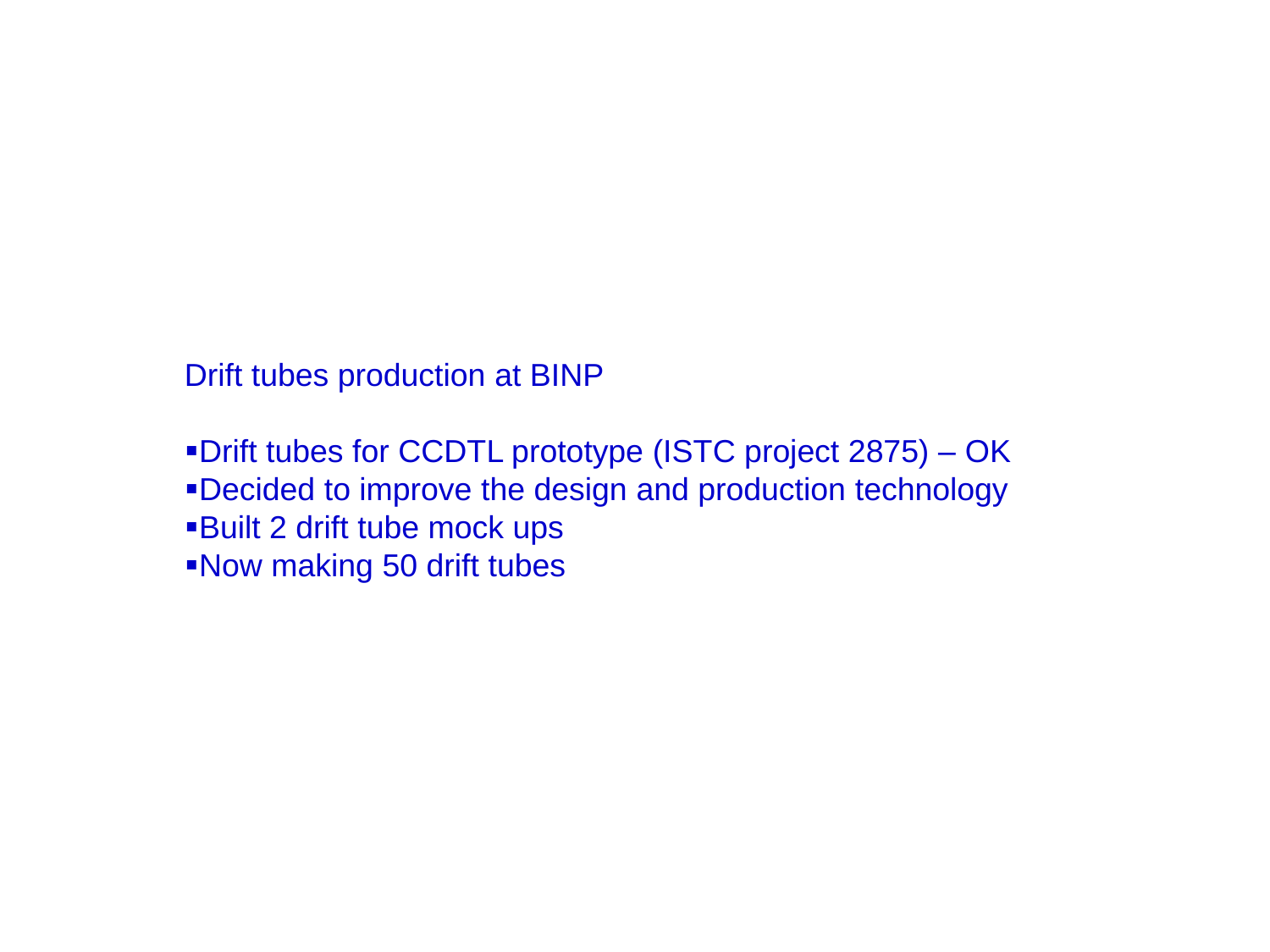



Drift tube mock up built at BINP passed dimension check, vacuum leak check and water pressure (up to 16 bars) check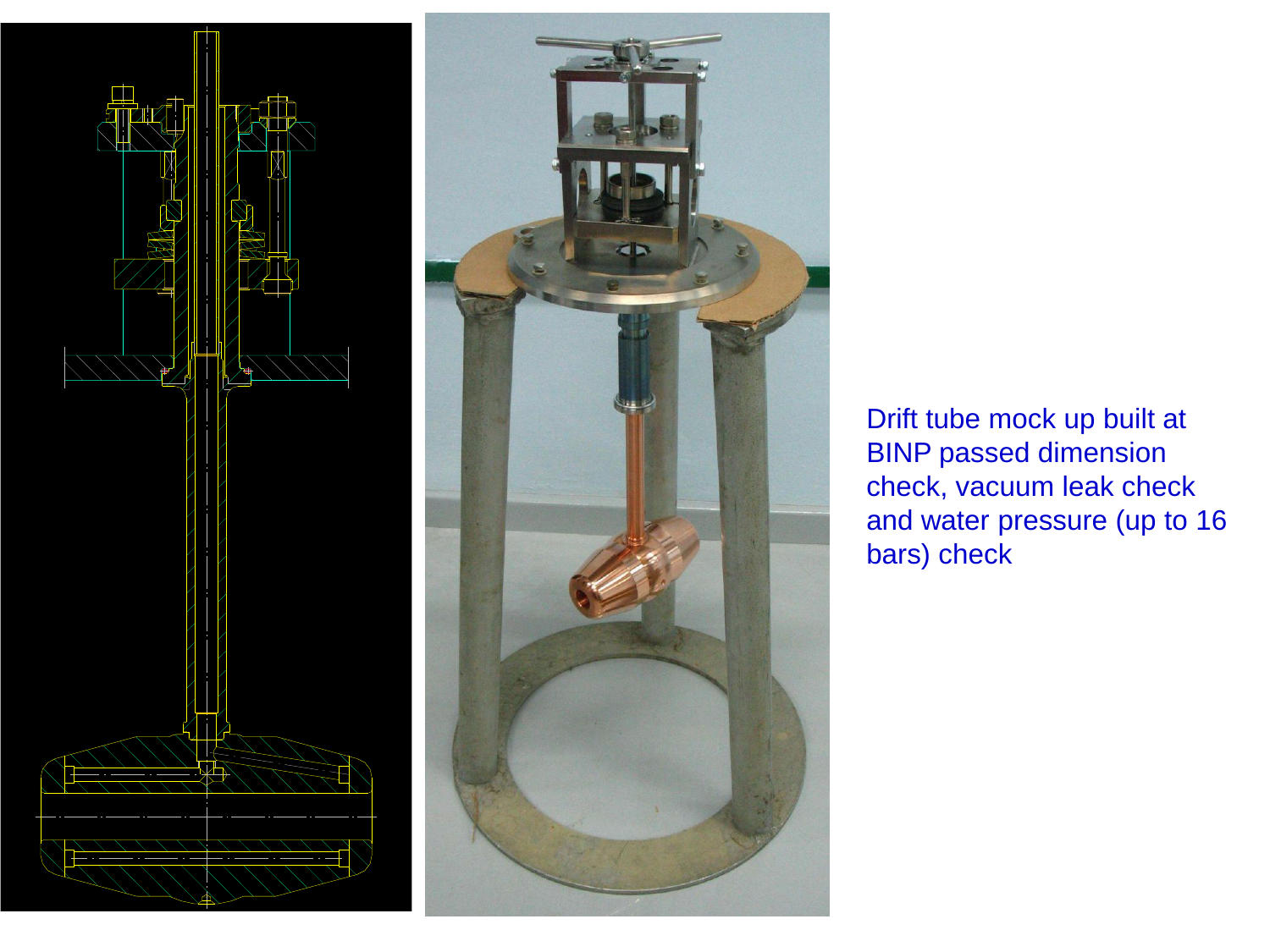

**All 50 sets are being made now and will be finished all at once**

**Drift tubes production at BINP: the strategy**

**Upon arrival of the cavities from VNIITF to BINP, using a few sets of aluminum dummy drift tubes, resonant frequencies of the cavities are measured. Interpolation of the measurement results allows to correct the real drift tube shape as to compensate limited precision of 3D-calculations and manufacturing accuracy.**

**Individual final machining of the drift tubes to the dimensions calculated from frequency measurements of actual cavities with aluminum dummy drift tubes is foreseen to bring the resonant frequency to the design value.**

**The tuners are machined to their final dimensions found from frequency measurements of the cavities with drift tubes installed.**

**All 50 drift tube bodies are being made now and will be semifinished (see next slide) all at once, then each drift tube will be "matched" to the corresponding cavity**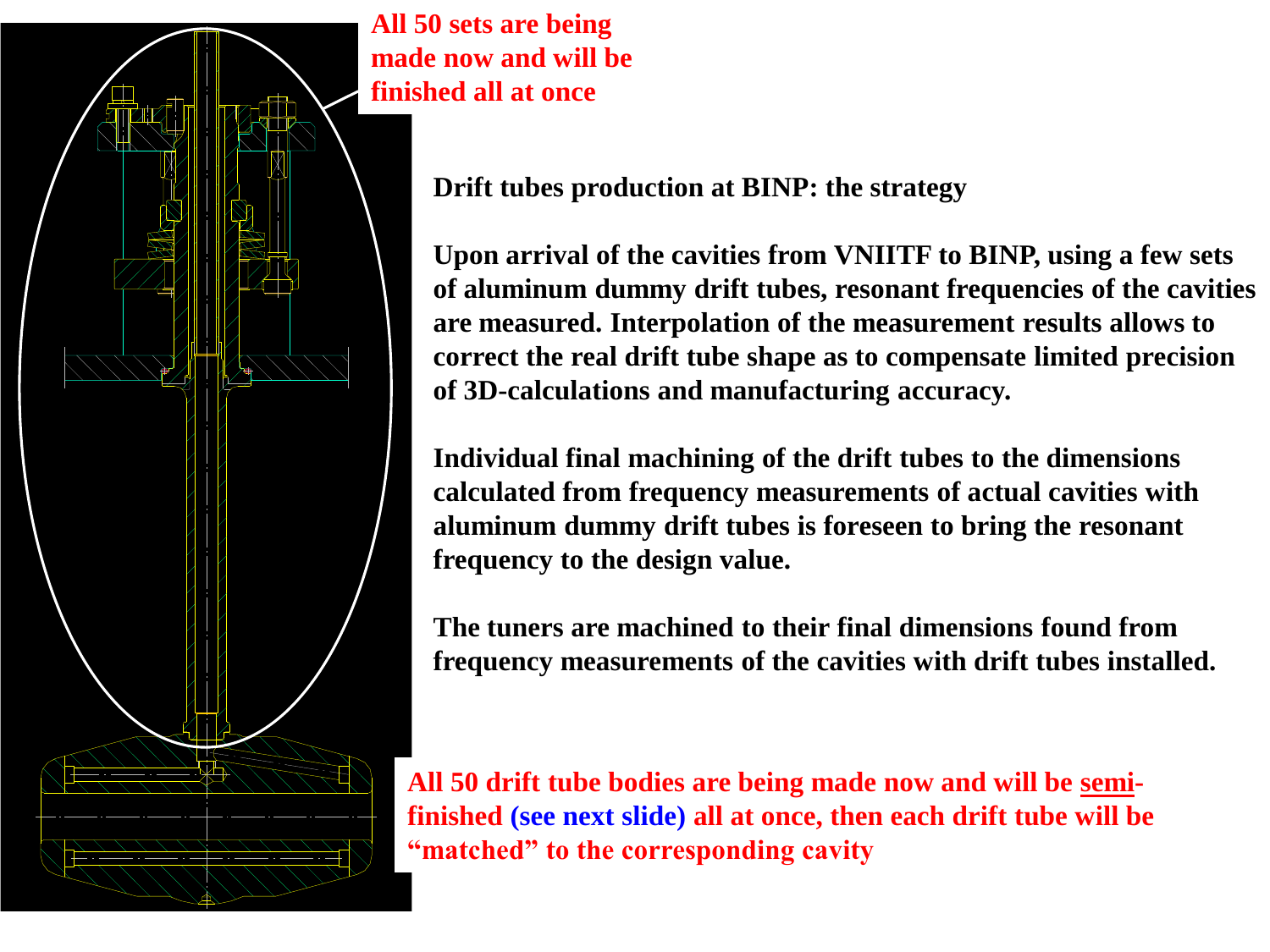CMNZ.03.00



1. Шбы пояных соединений по СТП.020-87.

2. Обеспечить сплошной пропай по всей плоскости.

3.\*Размеры для справок.

4. Неуказ. пред. откл. размеров: отв. Н14, валов h14, остальных ±1T14/2.

5. Неуказанные пред. откл. формы и располож. поверхностей по СТП.012-80.

 $\sqrt{\omega}$ 

| acwate | 3000                                        | g                  | Обозначение                 |               |                        |  | Наименование  |  |                                            |        | koa.          | Примеч.  |
|--------|---------------------------------------------|--------------------|-----------------------------|---------------|------------------------|--|---------------|--|--------------------------------------------|--------|---------------|----------|
|        |                                             |                    |                             |               |                        |  | Детали        |  |                                            |        |               |          |
|        |                                             |                    |                             |               |                        |  |               |  |                                            |        |               |          |
| A4     |                                             | 1                  |                             | CWMR.01.02.01 |                        |  | Шайба нижняя  |  |                                            |        | 1             | L=28мм   |
| A4     |                                             | $\overline{2}$     |                             | CWMR.01.02.02 |                        |  | Kopnyc        |  |                                            |        | 1             |          |
| A4     |                                             | 3<br>CWMR.01.02.03 |                             |               |                        |  | Шайба верхняя |  |                                            | 1      | L=28мм        |          |
|        |                                             |                    |                             |               |                        |  |               |  |                                            |        |               |          |
|        |                                             |                    |                             |               |                        |  | CWMZ.03.00    |  |                                            |        |               |          |
|        |                                             |                    |                             |               |                        |  |               |  |                                            | Rumepo | Mocco         | Mocumati |
|        | <b>How.</b> Ruom<br>Poppeliomas<br>Проберца |                    | No. gorque.<br>Kooveed S.C. | Regnues       | <b>Dama</b><br>7.04.10 |  | Kopnyc        |  |                                            |        |               | 1:1      |
|        | т. контр.                                   |                    |                             |               |                        |  |               |  | fluon                                      |        | <b>Bucmob</b> | 1        |
|        | H. Kovmp.                                   |                    |                             | $46 - 60$     |                        |  |               |  | <b>Weatherly agepred publics</b><br>CO PAH |        |               |          |
|        | Ymbepgun                                    |                    |                             |               |                        |  |               |  |                                            |        | Hobocubapes   |          |